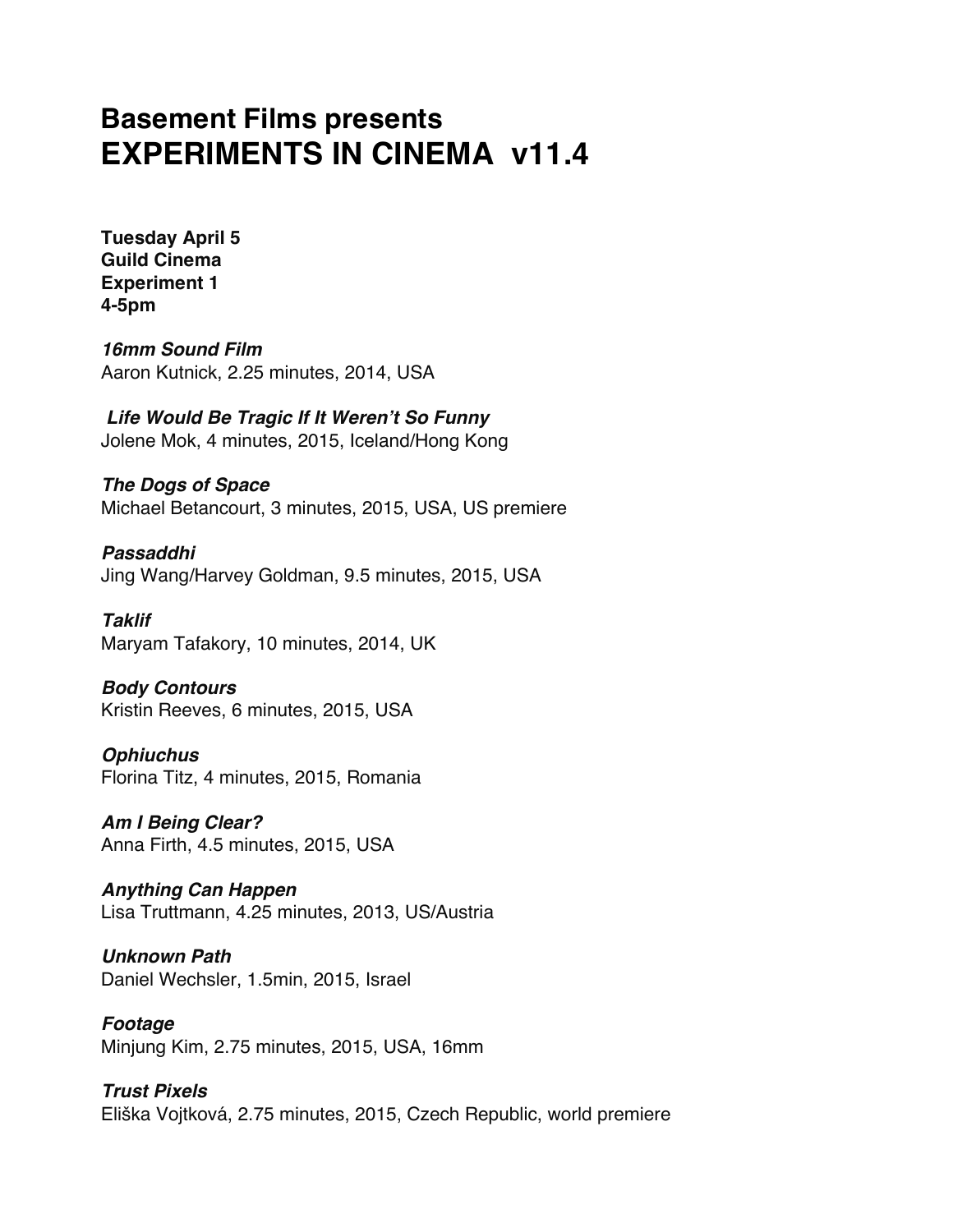*Fragmented Memory*

ciaRa apaRicio yoldi, 3 minutes, 2013, UK, US premiere

# **EXPERIMENT 2 5:30-6:45pm**

*Lost* Marius Gherasim, 4.5 minutes, 2015, Romania

*Buried Alive* Arezou Zibaei, 2.5 minutes, 2015, Iran

*Recuerdo de mi Santuario* Juliette Liautaud, 7.25 minutes, 2015, France, US premiere

# *On The Invention of the Wheel*

Richard Tuohy, 14.75 minutes, 2015, Australia, 16mm

*UsThemThemUs* Nicole Rayburn, 3.5 minutes, 2015, Canada

*Wechselstrom (Alternating Current)* Nina Kreuzinger, 12.5 minutes, 2015, Austria/Serbia

*Bleu Gouttes* Gillian Wylde, 6 minutes, 2014, UK

# *The Home*

Tushar Waghela, 5.75 minutes, 2014, India

*Ostrannenie*

Alex Anikina, 8.25 minutes, 2015, UK/Russia, US premiere

# *Intersection*

Vincent Grenier, 7 minutes, 2015, USA/Canada

#### **EXPERIMENT 3 7:15-8:15pm**

# *STO[NE]S*

Marcin Gizycki, 2.5 minutes, 2015, Poland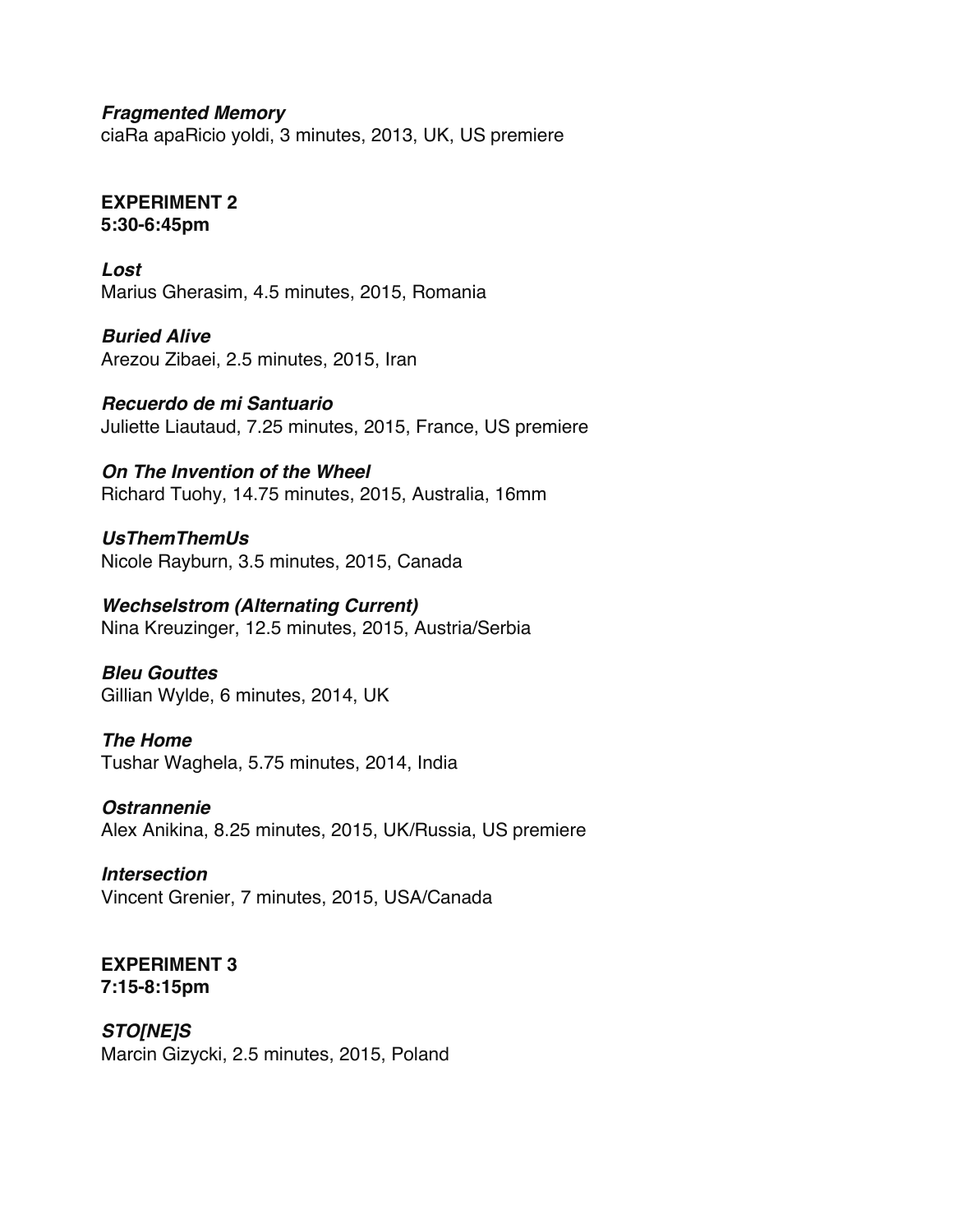*One Document for Hope*

Margaret Rorison, 7.5 minutes, 2016, USA

*Clouds Fall*

Yuk-Yiu Ip, 29 minutes, 2014, Hong Kong, US premiere

*Control*

Timo Kahlen, 1.75 minutes, 2015, Germany, world premiere

*Witch* Eric Arsnow/Kyle Arpke, 3.25 minutes, 2015, USA

*Abound Box* Sheri Wills, 4.5 minutes, 2015, USA, World premiere

*Abject Noise* Bea Haut, 4.75 minutes, 2014, UK, US premiere, 16mm

*FAG* Scott Fitzpatrick, 4.75 minutes, 2014, Canada

**EXPERIMENT 4 8:45-9:45pm**

*First Rodeo* Vera Brunner-Sung, 2.5 minutes, 2015, USA, 16mm, World premiere

*Sweet Oranges* Nora Sweeney, 18.5 minutes, 2014, USA, 16mm

*Stardust Serenade* Kathleen Quillian, 2.75 minutes, 2014, USA

*Corrupt* Kami Chisholm, 4.5 minutes, 2015, Canada, world premiere

*Sonnet 404… loading…* Dustin Zemel, 5 minutes, 2014, USA

*Anóme* Lena Nissen, 13 minutes, 2015, Germany, US premiere

*Untitled (Windmills)*

Gonzalo Egurza, 4.75 minutes, 2015, Argentina, super 8mm, world premiere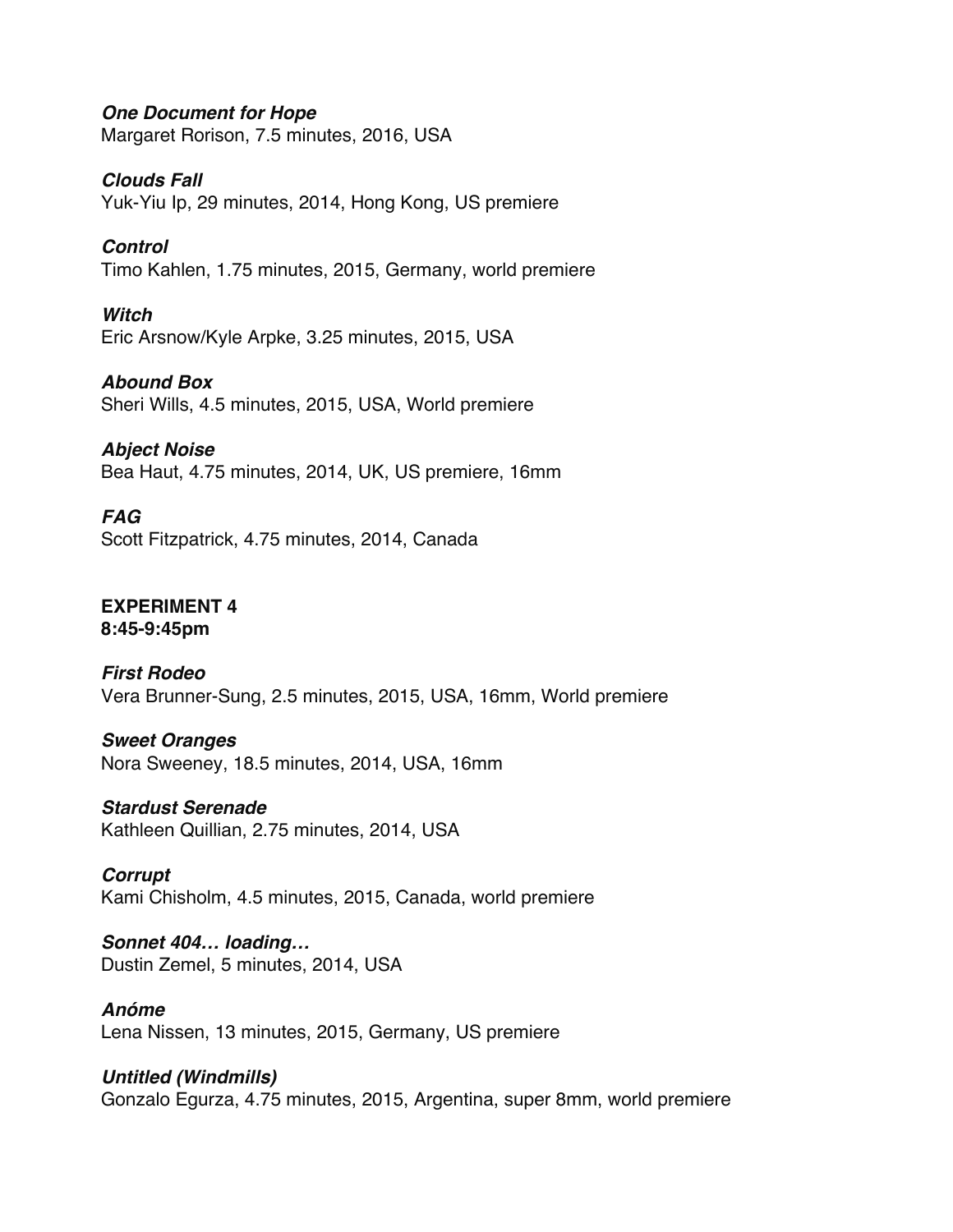*Artists Sick* Prapat Jiwarangsan, 5 minutes, 2010, Thailand, US premiere

**Wednesday, April 6 Guild Cinema**

**EXPERIMENT 5 4-5pm** 

# **Regional Youth Program**

Throughout the year Basement Films brings EIC festival to schools around New Mexico. The goal is to inspire a new generation of home-grown filmmakers to recognize the value of their media voices and to participate in shaping future trends of cultural representation. A special introduction will be given by Marcos Baca from the YDI Mi Voz Program. This program was curated by Britney King.

Participating schools include: The Public Academy for Performing Arts Media Arts Collaborative Charter High School Albuquerque Academy Del Norte High School Future Voices YDI Mi Voz Program Working Classroom

#### **EXPERIMENT 6 5:30-7pm**

# **OEVRE of Her Own:**

# **A special presentation by Ariel Dougherty**

Cinematic storytelling has been at the heart of Dougherty's 47 year career. Since her own nascent years with a movie camera in the late 1960s she has extended herself to youth and women teaching them film production skills. The vision always has been to broaden the types of stories available. In establishing a feminist distribution service (Women Make Movies), Dougherty has strived to provide this range of works to as broad an audience as possible. The narrative, and expanding its filmic form especially, she believes is a vital vehicle for women to be able to envision a more equitable future for all. This presentation is supported with funds from The New Mexico Humanities Council, New Mexico Arts and The Albuquerque Community Foundation's FUNd program.

**Sweet Bananas**, 32 minutes, 1973 **Surviva**, 32 minutes, 1980 **From The Interior, Colonized,** 26 minutes, 1992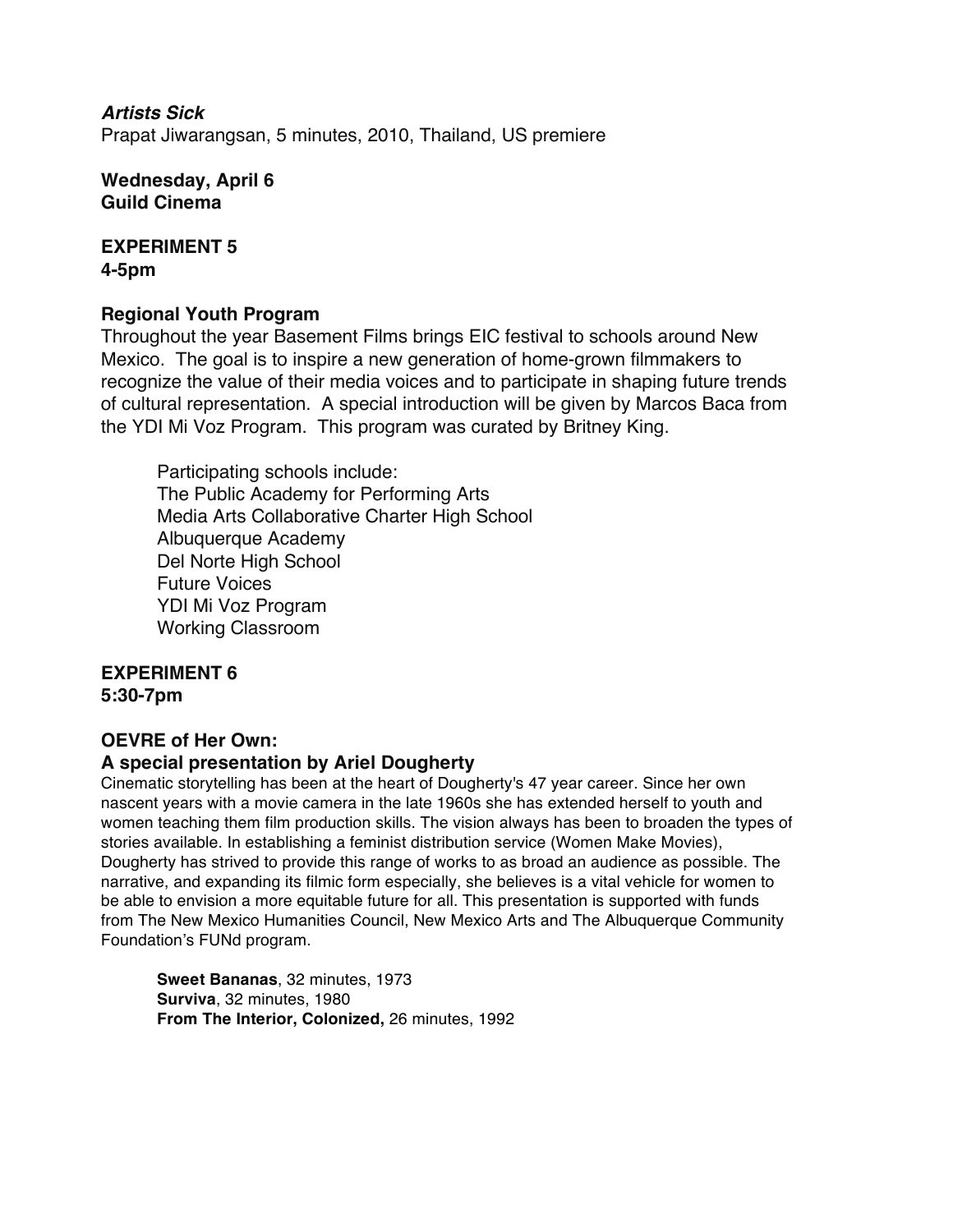### **EXPERIMENT 7**

**7:30-8:30pm** *The Neutral Zone* LJ Frezza, 6.75 minutes, 2015, USA

# *Manhattan One Two Three Four*

Tomonari Nishikawa, 3 minutes, 2014, super 8mm, USA, live musical accompaniment by Tom Foe

# *Scrapbook*

Mike Hoolboom, 18.75 minutes, 2015, Canada, US premiere

# *UFO Trouble*

Mauri Lehtonen, 1 minute, 2015, Czech Republic, world premiere

# *Unloveable*

Ed deBuvitz, 3.25 minutes, 2015, USA, World premiere

# *Anywhere But Here*

Shubhangi Singh, 13.75 minutes, 2014, India

*Pattern for Survival* Kelly Sears, 6.75 minutes, 2015, USA

# *Impressions of Portland*

Julie Perini, 3.25 minutes, 2014, USA

# *Metaphorical Container*

Nikolai Nekh, 1 minute, 2015, Portugal It is impossible to write a synopsis for this ongoing fiction…

#### **EXPERIMENT 8 9-10pm**

*Destroyer* Jan Hakon Erichsen, 1.5 minutes, 2015, Norway, US premiere

*Banjo Tune For Alison* Richard Fedorchak, 3.5 minutes, 2012, USA

# *Living in the Medium*

Sally Cloninger, 29.75 minutes, 2015, USA, US premiere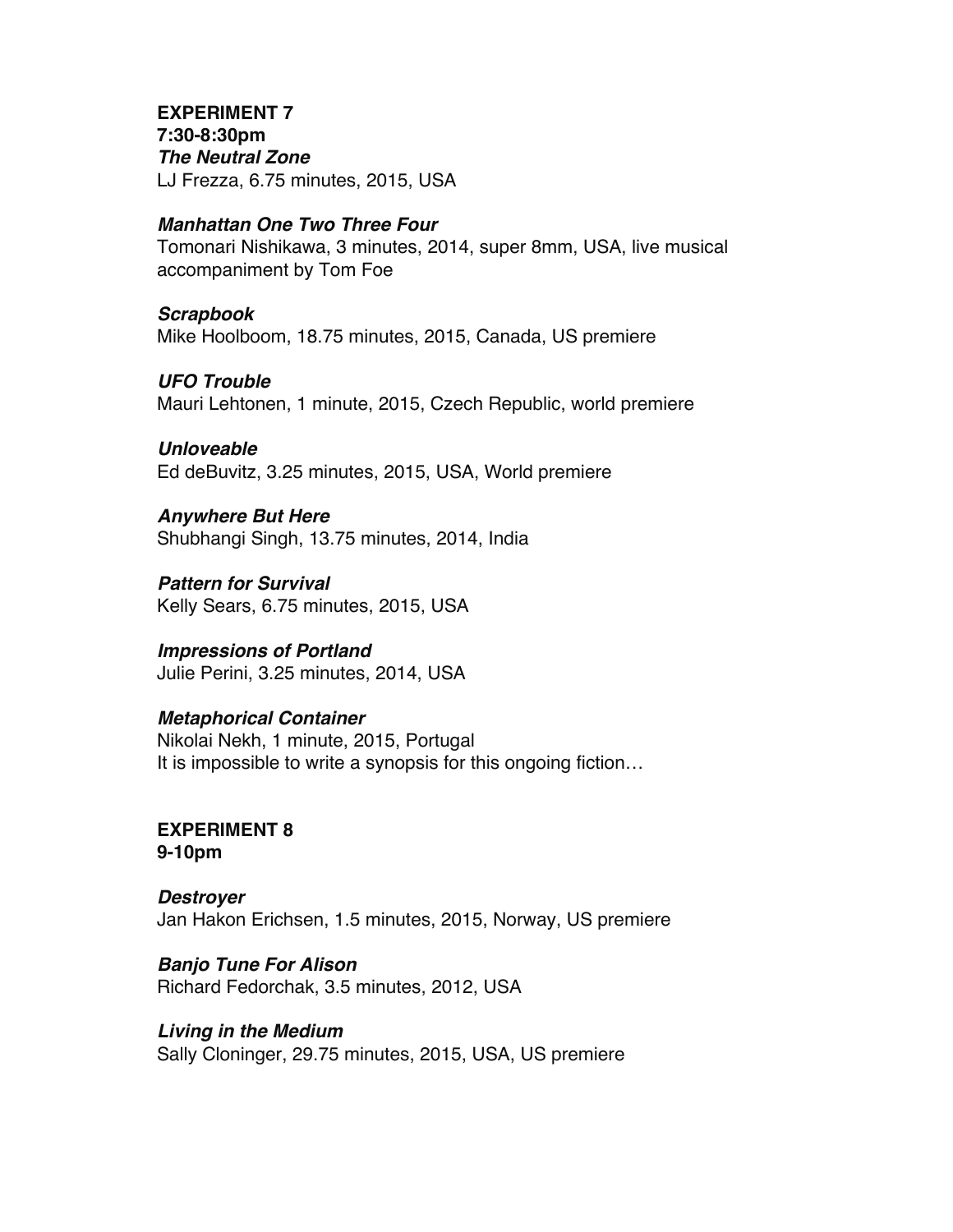# *Hold Your Breath*

Mirjam Bromundt, 1.5 minutes, Austria

# *Merrick '97*

Justin Rang, 13 minutes (silent), 2015, UK, world premiere

### *Chaos in Cosmos*

Duygu Nazli Akova, 4.5 minutes, 2014, Turkey, US premiere

# *Regal*

Karissa Hahn, 2.25 minutes, 2015, 16mm, USA, world premiere

### **Thursay, April 7 10am-1pm UNM Department of Cinematic Arts, CERIA building 3rd floor conference room #360**

# **Feminist Filmmaking: Creating Women Make Movies & She-ness in Cinema Today (1969-2016) – facilitated by Ariel Dougherty (see Ariel's formal presentation at the Guild Cinema in Experiment 6) Refreshments provided by Winnings Coffee Shop**

As the Women's Liberation Movement (WLM) burst forth in the late 1960s, Hollywood women directors could be counted on one hand. Women Make Movies emerged out of a feminist vision to ensure a more egalitarian presentation of everyday women's lives on the silver screen. In this screening & workshop we will explore the roots of WMM, its first steps as a production arm of the emergent WLM, and then its incorporation as an educational organization to teach community women filmmaking and establish a distribution service. Dougherty will outline the parallel development by 1975 of some 70 women's film and video groups across the US and more internationally. Further she will discuss the dilemna of women filmmakers that continues to this day.

This program is supported with funds from The New Mexico Humanities Council, New Mexico Arts, The McCune Charitable Foundation, and The Albuquerque Community Foundation's FUNd program.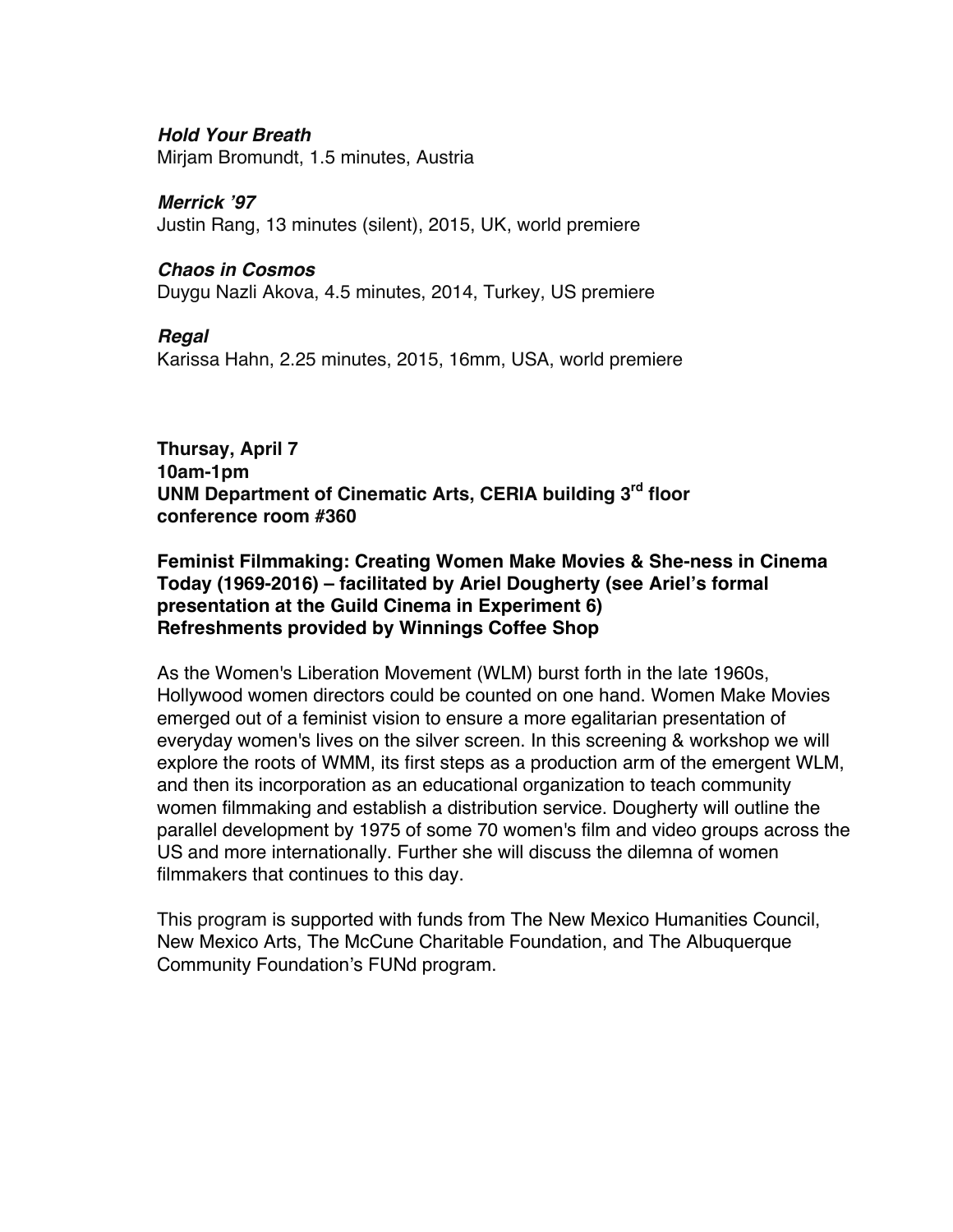# **Guild Cinema 3-5pm EXPERIMENT 9** *Riddles of the Sphinx*

Laura Mulvey, 90 minutes, 1977, UK This special screening of Riddles of the Sphinx will be accompanied by a Skype dialogue with filmmaker, Laura Mulvey!!

# **EXPERIMENT 10**

#### **5:30-6:30pm**

**special presentation: Super North - the films of Maarit Suomi-Väänänen** Super North is a compilation of experimental comedis and documentaries by Finnish filmmaker Maarit Suomi-Väänänen. The artist will be present to introduce this program and she will conduct a workshop on Friday to discuss, in a more intimate environement, her trajectory into the film industry in Finland. This program is supported with funds from The New Mexico Humanities Council, New Mexico Arts, The Albuquerque Community Foundation's FUNd program, AV-arkki the distribution Centre for Finnish Media Art, AVEK The Promotion Centre for Audiovisual Culture and The Finnish Cultural Foundation.

**Up And About Again**, 10min, 2009 **In a Musty, Misty Thicket**, 13min, 2012 **Log Head**, 10min, 2015. US Premiere **A Bit Scary Really...,** 8min, 2007 **Swan Song,** 6min, 2004 **Minispectacles Albuquerque Straight**, 6min, 2016. World Premiere

# **EXPERIMENT 11**

# **7-8pm**

# **Special presentation: l'Alternativa Takes a Trip**

Curated and presented by Patricia Mora Sánchez.

For 23 years L'Alternativa has been offering Barcelona filmgoers and professionals a unique opportunity to discover and enjoy screenings and activities that value creative freedom, diversity, innovation, commitment and thought-provoking reflection. L'Alternativa Takes a Trip is the name we give to our Festival when it travels abroad. This program is composed of films about love, beauty and sex, but they also are about technology, identity and human concerns. This program is supported with funds from The New Mexico Humanities Council, New Mexico Arts, The Albuquerque Community Foundation's FUNd program, and Instituto Cervantes.

**Poetic Dictionary of Spoken Images,** Colectivo Villa Dolores, 13 minutes, 2014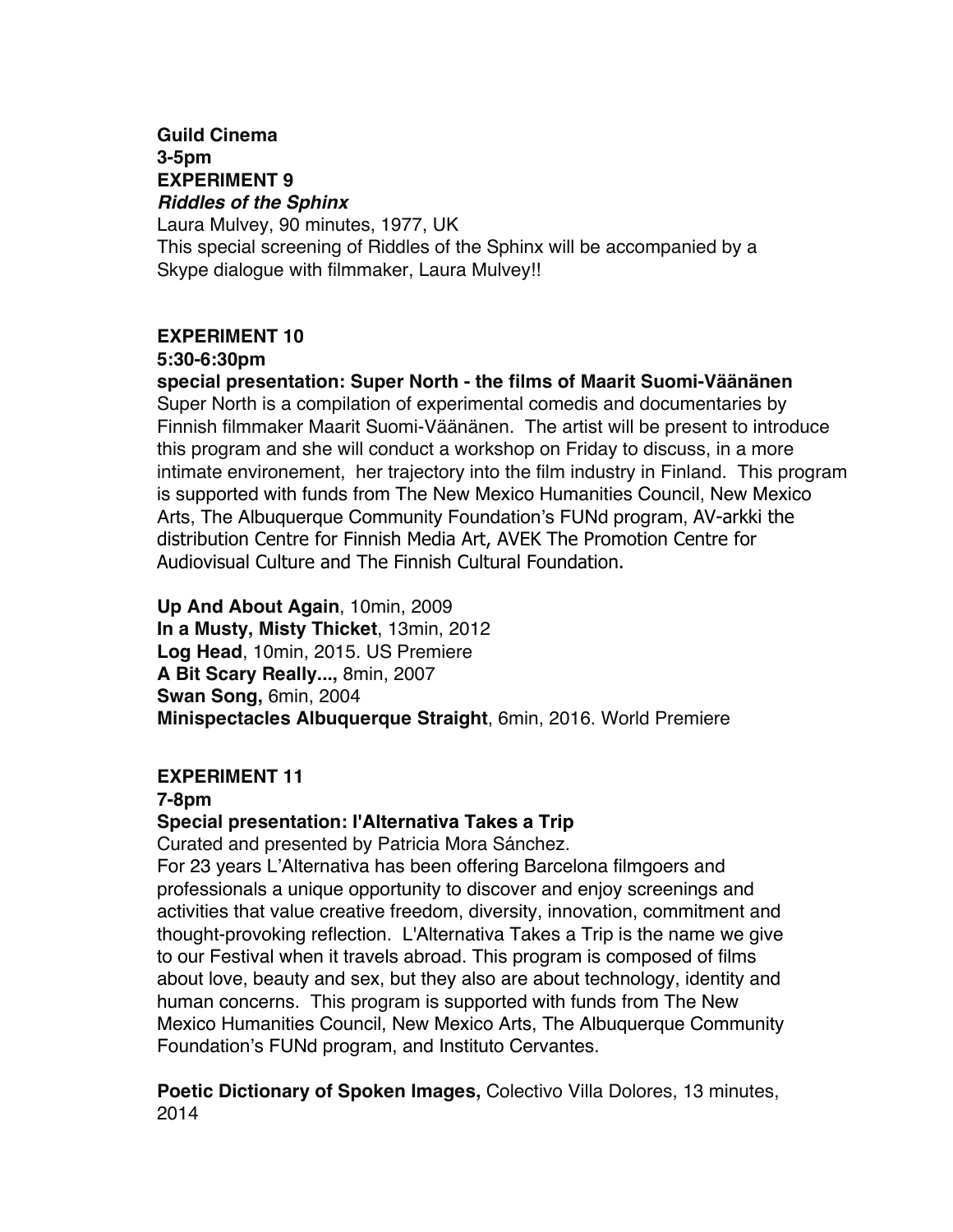**Agility, Jaione Camborda Coll,** 4 minutes, 2015 **Noah's Ark, Laura Ginés,** 2 minutes, 2014 **Espacio Simétrico,** Virginia Garcia del Pino, 10 minutes, 2010 **En la cuerda de tender la ropa,** Marta Abad Blay, 4 minutes, 2004 **Coming Out,** Florencia Aliberti, 4 minutes, 2015 **The Seductive Art of Catalonian Sex,** Queralt Antú Serrano, 4 minutes, 2007 **It Is Enough,** Mireia Giró Costa, 6 minutes, 2004 **The Thrilling Hand,** Maria Cañas, 11 minutes, 2015 **Hotzanak, For Your Own Safety,** Isibene Oñederra, 4 minutes, 2013

#### **EXPERIMENT 12**

**8:30-9:45pm** *Whose Secrets* Carolyn Sortor, 5.75 minutes, 2014, USA

*Catalogue Vol. 2* Dana Berman Duff, 8.75 minutes (silent), 2015, USA, US premiere

*A Nice Bowl of Soup* Kelly Kirshtner, 4 minutes, 2015, USA, US premiere

# *Still Feeling Blue About Colour Separation*

Christine Lucy Latimer, 2 minutes (silent), 2015, super 8mm, Canada

# *The Cinema of Sweat*

David Clark, 20.5 minutes, 2015, Canada, US premiere

# *[sic] series*

Roger Beebe, 4.5 minutes, 2014, USA

#### *Crack*

Robert Todd, 3 minutes (silent), 2015, 16mm, USA, World premiere

# *A Partial History of the Natural World, 1965*

Sasha Waters Freyer, 6.75 minutes, 2015, USA/Vietnam

# *River Come Back*

Nina Barnett, 6 minutes, 2010, South Africa

# *To Melt*

Minna Långström, 7 minutes, 2015, Finland, US premiere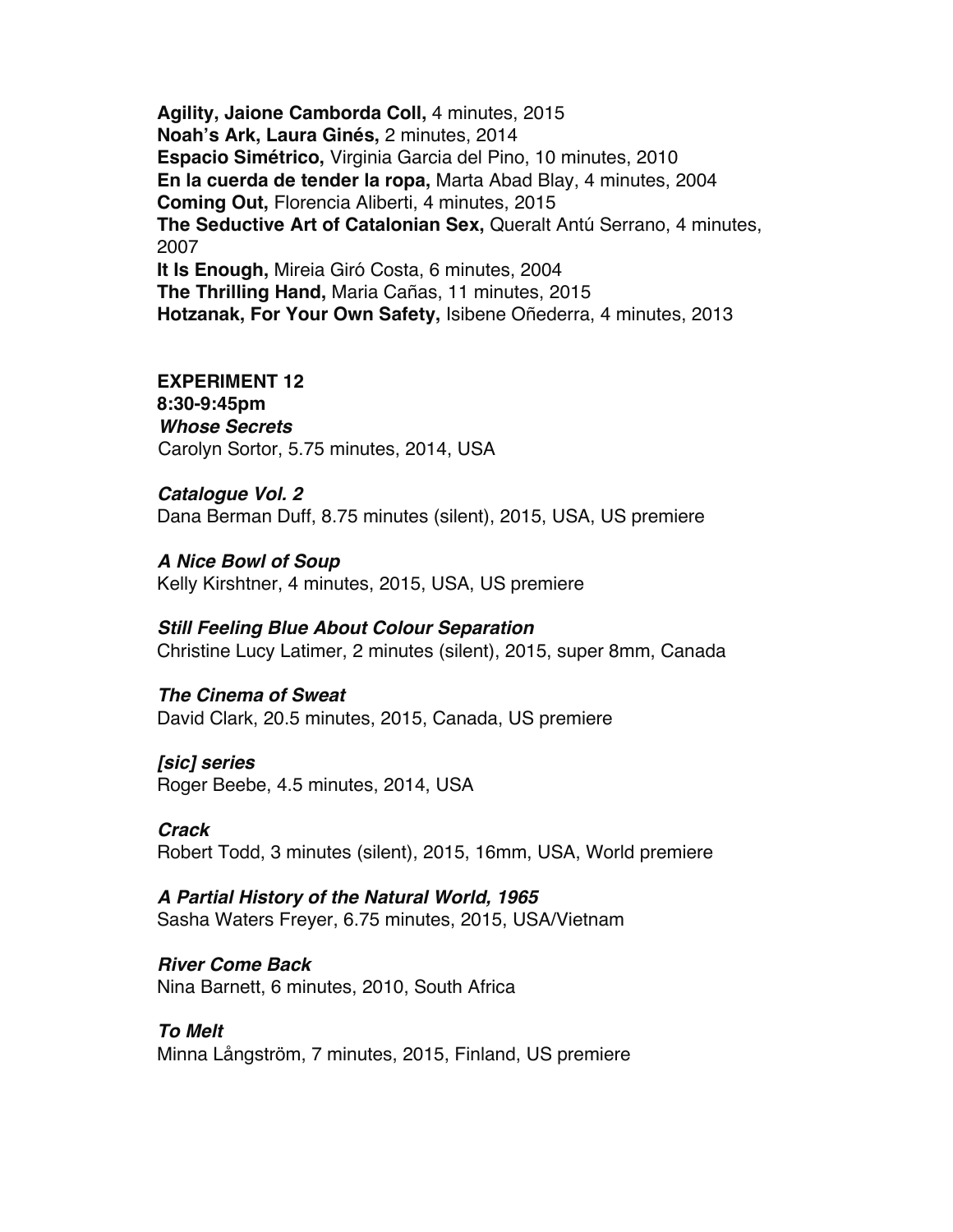**Friday, April 8 UNM Department of Cinematic Arts, CERIA building 3rd floor conference room #360 10am-2pm**

# **SUPER NORTH WORKSHOP – facilitated by Maarit Suomi-Väänänen (see her presentation at the Guild Cinema Thursday in Experiment 10) Refreshments provided by Winnings Coffee Shop**

In *Super North workshop*, Maarit will discuss her bumpy ride from camerawoman and producer to media artist and director in an open and inspirational way. Her award winning works have been praised as absurd, fascinating and open to various interpretations. Maarit has a visual artist´s sensibility and filmmaker´s education. She will speak about her artistic approach in visual and media arts and how the various stages of production affect her work. The catalysts for *Super North*, happened in Portland USA at Grand Detour in 2011 and in Norway at Kinokino Center for Art and Film in 2012, while screening a series of her works. The films to be screened in this workshop reflect the trials and errors, searches and discoveries in her life. Maarit's eccentric style encourages audiences to take part in an open dialogue around issues of humor, identity and storytelling. *Super North* will be casual yet structured. The workshop will give Maarit (and participants) an opportunity to collectively reveal where, why and how these experimental comedies are born and what they can mean in the context of women and filmmaking in Finland. Included in this workshop will be films by women from AV-arkki´s archive including Maarit Suomi-Väänänen, Salla Tykkä, Minna Suoniemi, Vera Nevanlinna, Mi Duncker, Elena Näsänen, Pilvi Takala, Milja Viitahuhta, Anneli Nygren, Ingrid Ung, Hanne Ivars, Elina Brotherus, and Eija-Liisa Ahtila.

This program is supported with funds from The New Mexico Humanities Council, New Mexico Arts, The McCune Charitable Foundation, The Albuquerque Community Foundation's FUNd program, AV-arkki the distribution Centre for Finnish Media Art, AVEK The Promotion Centre for Audiovisual Culture and The Finnish Cultural Foundation.

**Super North 2** duration 35:00 Maarit Suomi-Väänänen: Minispectacles 1-24/100 (2010-2016): 26:00 Minispectacles 1-3: Touché, Douche, Souche (2010) Minispectacles 4-9: Along, Against (2013) Minispectacles 10-18: Solo, Duo, Trio, Quartet (2014) Minispectacles 19-24: Albuquerque Straight (2016) Maarit Suomi-Väänänen: Salty Snow (2007) 8:40

**Super North 3** duration ~ 45:00 Minna Suoniemi: Game Boys (2003) 4:40 Pilvi Takala: Broad Sense (2012) 8:50 Hanne Ivars: Red Carpet (2014) 2:40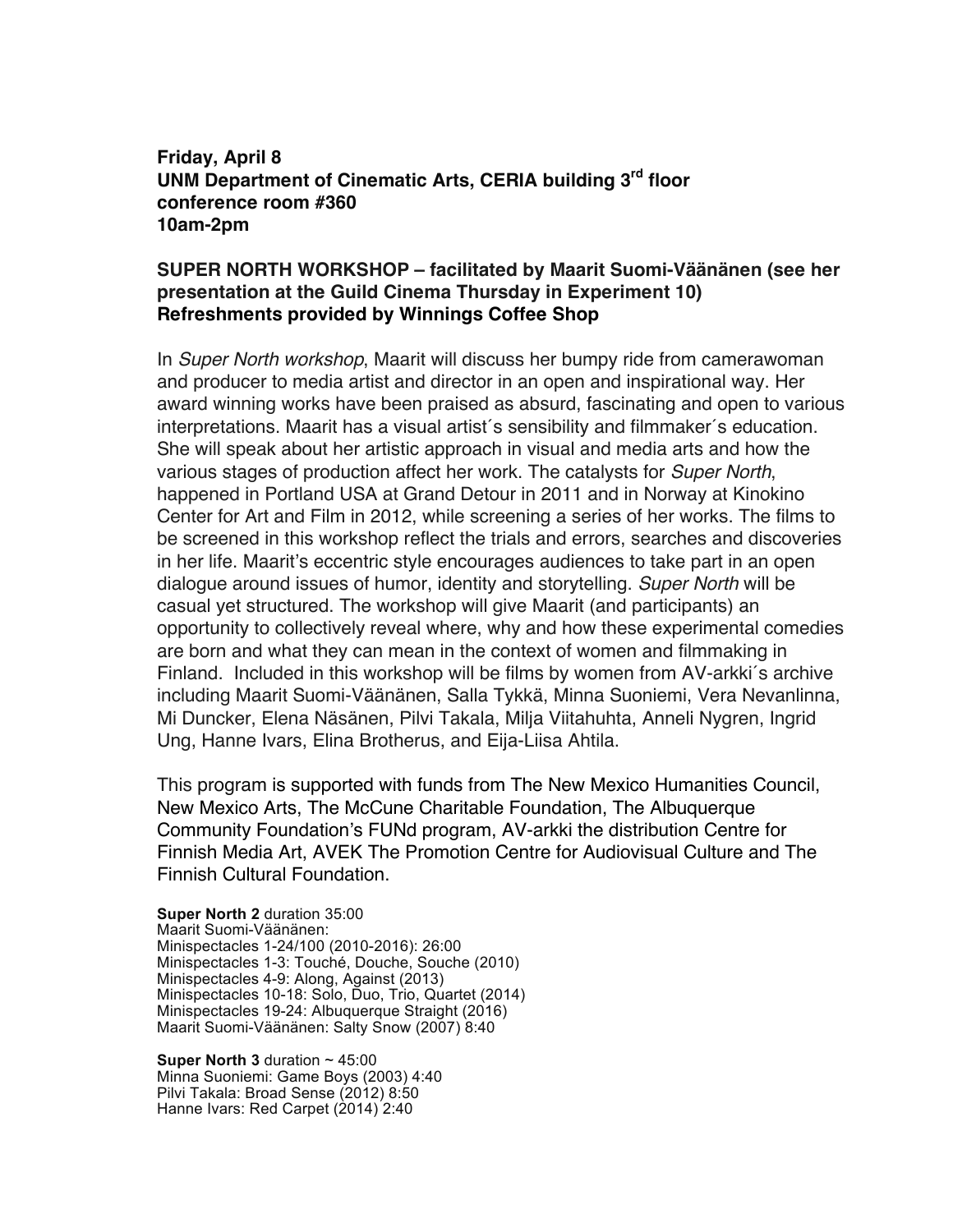Maria Duncker: One In A Million (2005) 2:05 Salla Tykkä: Lasso (2000) 3:45 Anneli Nygren: Laundry-Work (1992) 3:00 Miia Rinne: Attraction (2015) 5:00 Elena Näsänen: Road (2003) 2:00 Ingrid Ung: A Song For a (T) Girl 12:30 Salla Myllylä: My Tree (2015) 1:10

#### **Super North 4**

Marja Viitahuhta : 99years from my life (2003) 33:00

# **Guild Cinema EXPERIMENT 13 3-5pm**

#### *Special screening: Je, Tu, IL, Elle*

Chantal Akerman, 86 minutes, 1974, France This screening will be followed (at 5:30pm) by a presentation by Caroline Koebel about this historic artists work.

#### **EXPERIMENT 14**

**5:30-6:30pm**

#### **Special presentation: The Legacy of Chantal Akerman (1950-2015)**

Film scholar and filmmaker Caroline Koebel will give a presentation on Chantal Akerman's personal and poetic cinema and dialogue with attendees around the history and value of her filmmaking. This program is supported with funds from The New Mexico Humanities Council, New Mexico Arts and The Albuquerque Community Foundation's FUNd program.

# **EXPERIMENT 15**

#### **7-8:15pm**

#### *Mountains and Dresses Into Windows*

Stephanie Gray, 7 minutes, super 8mm, 2014, USA, live musical accompaniment by Tom Foe

#### *Wolkenschatten*

Anja Dornieden & Juan David Gonzalez Monroy, 17 minutes, 16mm, 2014, Germany

#### *In Marfa*

Jeremy Moss, 4 minutes (silent), 16mm, 2015, USA, world premiere

#### *The Ocular Rift*

Max Renn, 6.5 minutes, 2015, US, world premiere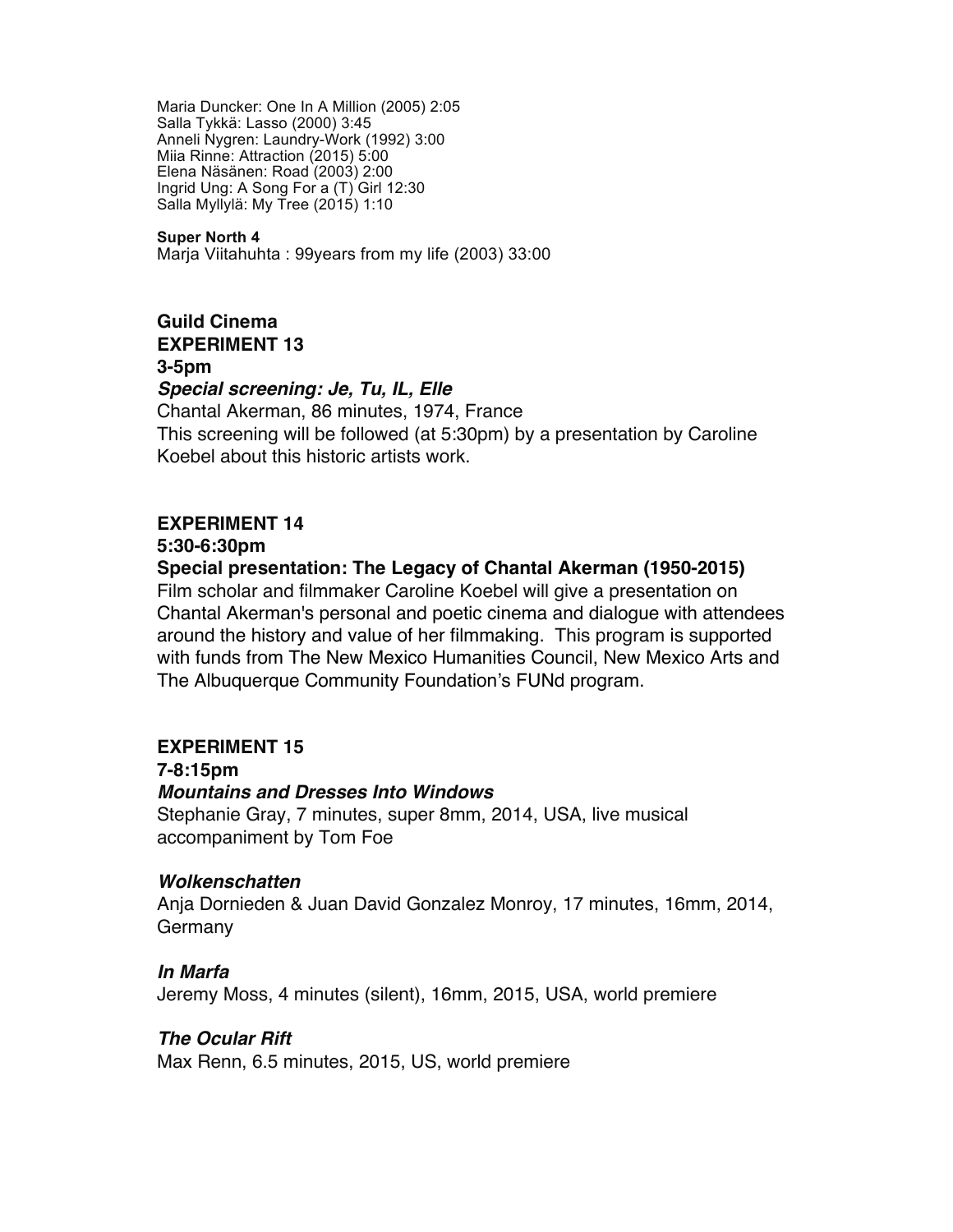#### *Disambiguation*

Phoebe Tooke, 7 minutes, 2015, USA

# *Lighthouse*

Paul Clipson, 5 minutes, 16mm, 2015, USA, world premiere

# *Thinking Stitch*

Brenda Miller, 11 minutes, 2013, UK, US premiere

# *Traces/Legacy*

Scott Stark, 9 minutes, 35mm, 2015, USA

# **The Known Universe**

Lisa McCarty, 3.5 minutes (silent), 2015, USA, World premiere

# *Claws*

Natasha Cantwell, 1 minute, 2014, New Zealand, US premiere

# **EXPERIMENT 16**

**8:45-9:45pm**

# *Ektacy*

Caryn Cline, 2 minutes, 2015, USA, world premiere

# *Cut: [The Sea Is All That Remains]*

Brandon Bauer, 5.5 minutes, 2015, USA, US premiere, live musical accompaniment by Tom Foe

# *Utopia 1.0: Post-Neo-Futurist-Capitalism in 3D*

Annie Berman, 20 minutes, 2015, USA, world Premiere

# *PHANTOM LIMBS*

Reed O'Beirne, 2.75 minutes, 2015, USA

# *Abandoned Generations*

Linda Fenstermaker, 10 minutes, 2015, USA

# *Solitary Acts #4*

Nazli Dincel, 8.25 minutes, 16mm, 2015, USA/Turkey

# *You Will Fall Again*

Alex Pachon, 6.5 minutes, 2015, Spain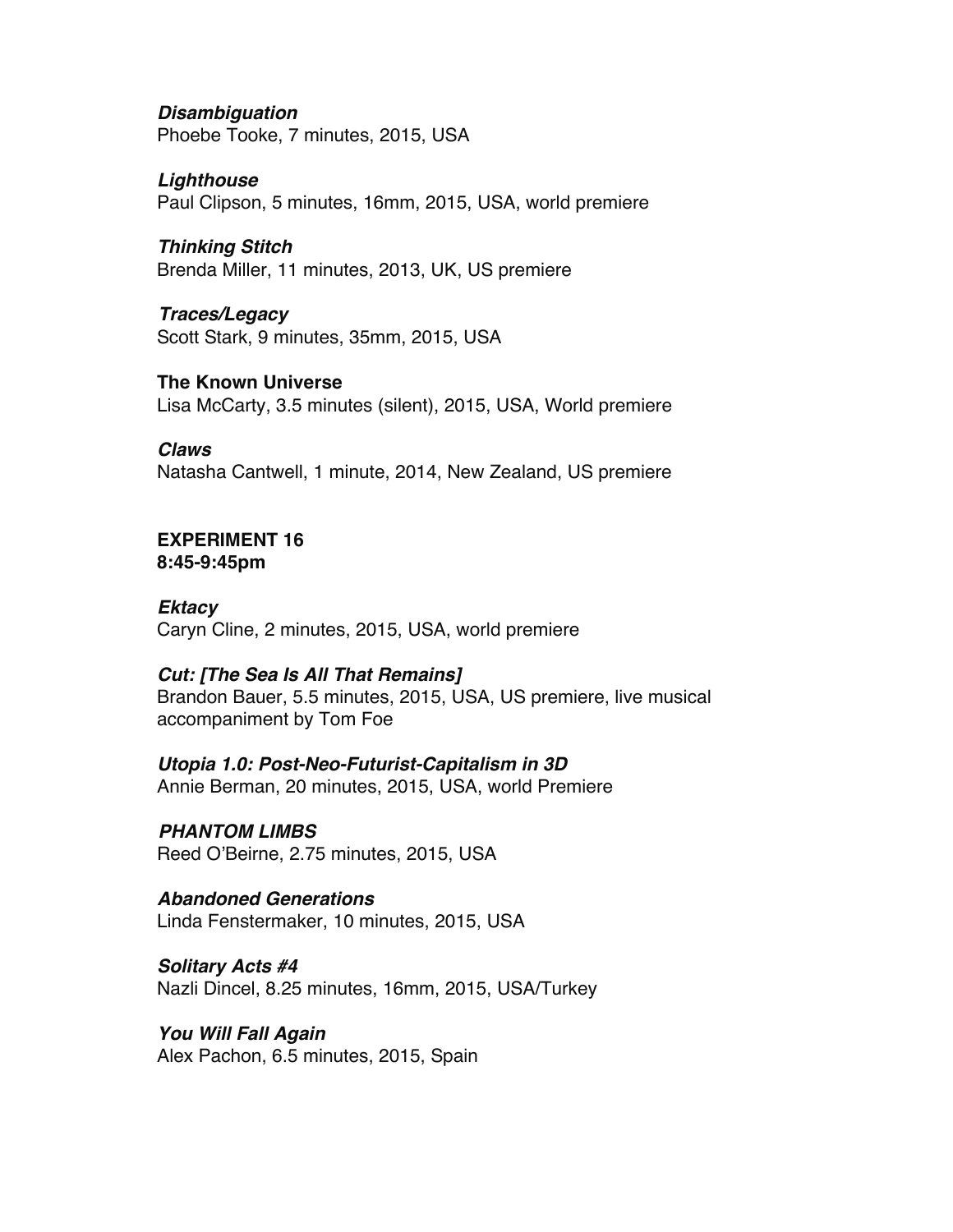**Saturday, April 9 Guild Cinema EXPERIMENT 17 4-5pm** *Tierra Roja* Heidi Hassan, 20 minutes, 2008, Cuba

# **Live, expanded cinema performance featuring Kerry Laitala and**

**Wobbly!,** 30 minutes, 2016, USA

# **EXPERIMENT 18 5:30-6:30pm Special presentation: Ovular Films**

Curated and presented by Caryn Cline, Linda Fenstermaker & Taylor Dunne "each month the ovum undertakes an extraordinary journey from the ovary through the Fallopian tubes to the uterus, an unseen equivalent of going down the Mississippi on a raft, or over Niagara Falls in a barrel. Ordinarily, the ovum travels singly, like Lewis or Clark." - - Mary Ellmann, Thinking About Women. This program is supported with funds from The New Mexico Humanities Council, New Mexico Arts and The Albuquerque Community Foundation's FUNd program

**Eggs**, Ruth Hayes, 4 minutes, 1977, USA **Speechless,** Scott Stark, 13 minutes, 2008, USA **Jacumba Song,** Baba Hillman, 3 minutes, 2013, Japan/Venezuela/Panama **Threadbare,** Kristin Reeves, 5 minutes, 2010/2014, USA **Game of Shifting Mirrors,** Nick Tobin, 6 minutes, USA **Inversion**, Linda Fenstermaker, 13 minutes, 2013, USA **From Within**, Yen-Chao Lin, 1 minute, 2016, Canada **Pandora's Box,** Lindsay Greer, 2 minutes, 2015, USA **Solitary Acts #5**, Nazli Dincel, 2015, USA

**EXPERIMENT 19 7-8:15pm**

# *Now for the Painter – Afternoon Drift*

Catherine Forster, 5 minutes, 2015, USA, live musical accompaniment by Mike Balestrari and Mark Weaver

# *Bulletin*

Craig Baldwin, 6 minutes, 2015, USA

*Street Twenty-Seven Number Ten Sixteen*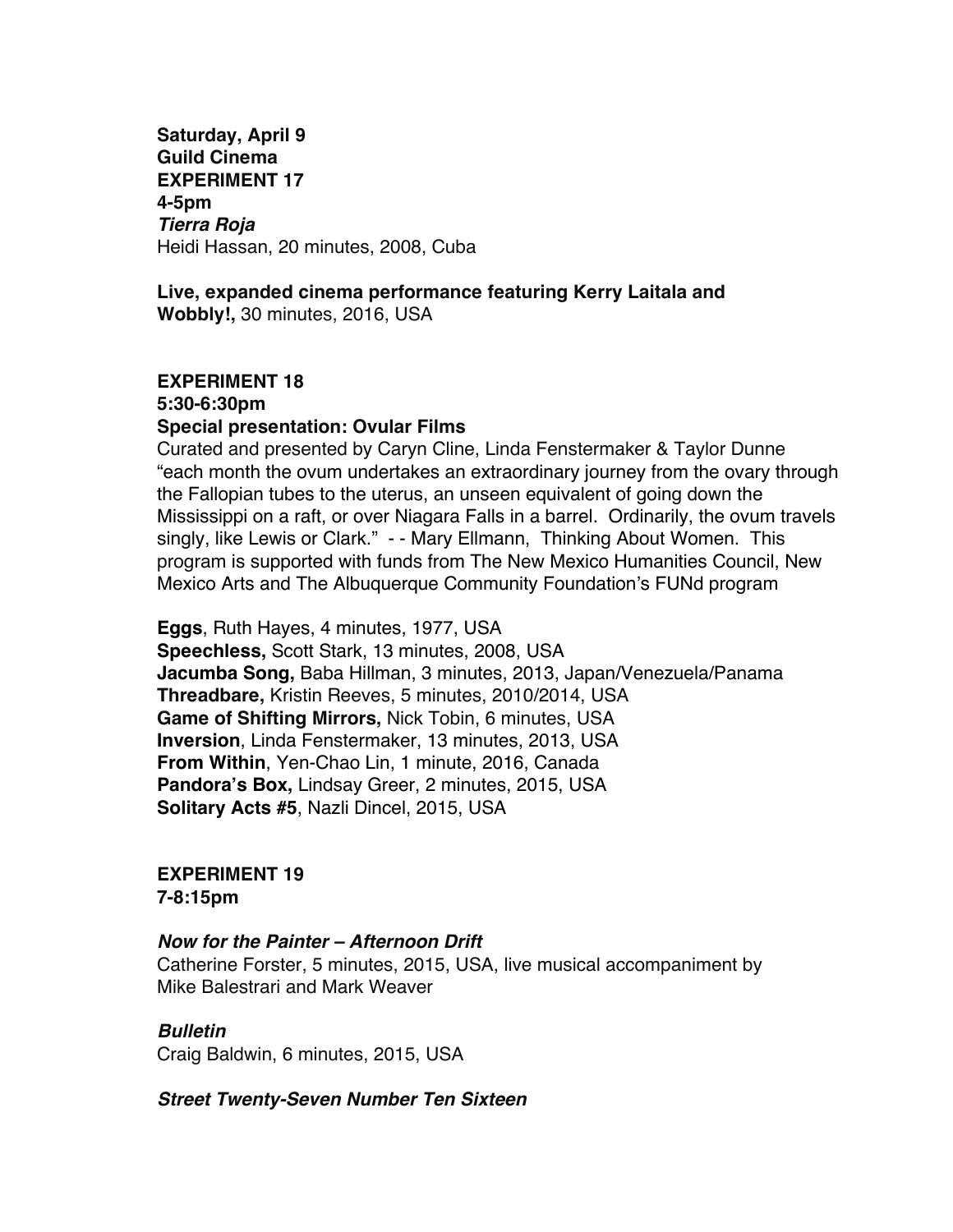Josh Weissbach, 2.75 minutes, 2015, Cuba

*Dok-Rak (The Asylum)* Prapat Jiwarangsan, 9.5 minutes, 2015, Thailand, US premiere

*Other Than Our Sea* Valentina Ferrandes, 10.5 minutes, 2014, Italy

*Take It Apart and Put Together Again* Maria Magnusson, 15.75 minutes, 2014, Sweden

*Behind The Torchlight* Emily Drummer, 8.25 minutes, 2015, USA

*Quaker City Home Movies: Pressing Cider* Taylor Dunne, 3 minutes, 16mm (mono sound), 2015, USA, world premiere

**EXPERIMENT 20 8:45-9:45pm**

# *filament studies*

libi rose striegi, USA, 2.75 minutes, 2015, US premiere, live musical accompaniment by Mike Balestrari and Mark Weaver

# *Biography of a Newborn Star*

Takahiro Suzuki, 4.5 minutes, 2015, USA, world premiere

*Food City*

Dan Anderson, 11 minutes, 2013, USA

*Gwynn Tank* Bill Basquin, 4 minutes, 2015, USA

*Wait Wait Spring* Cade Bursell, 3.5 minutes, 2016, USA, world premiere

*FROM ALLY TO ACCOMPLICE* Kelly Gallagher, 17.5 minutes, 2015, USA

*Song for Awe and Dread* Tommy Becker, 7 minutes, 2015, USA

# *INTERVENÇÃO*

Pedro Maia de Brito, 4.5 minutes, 2015, Brasil, US premiere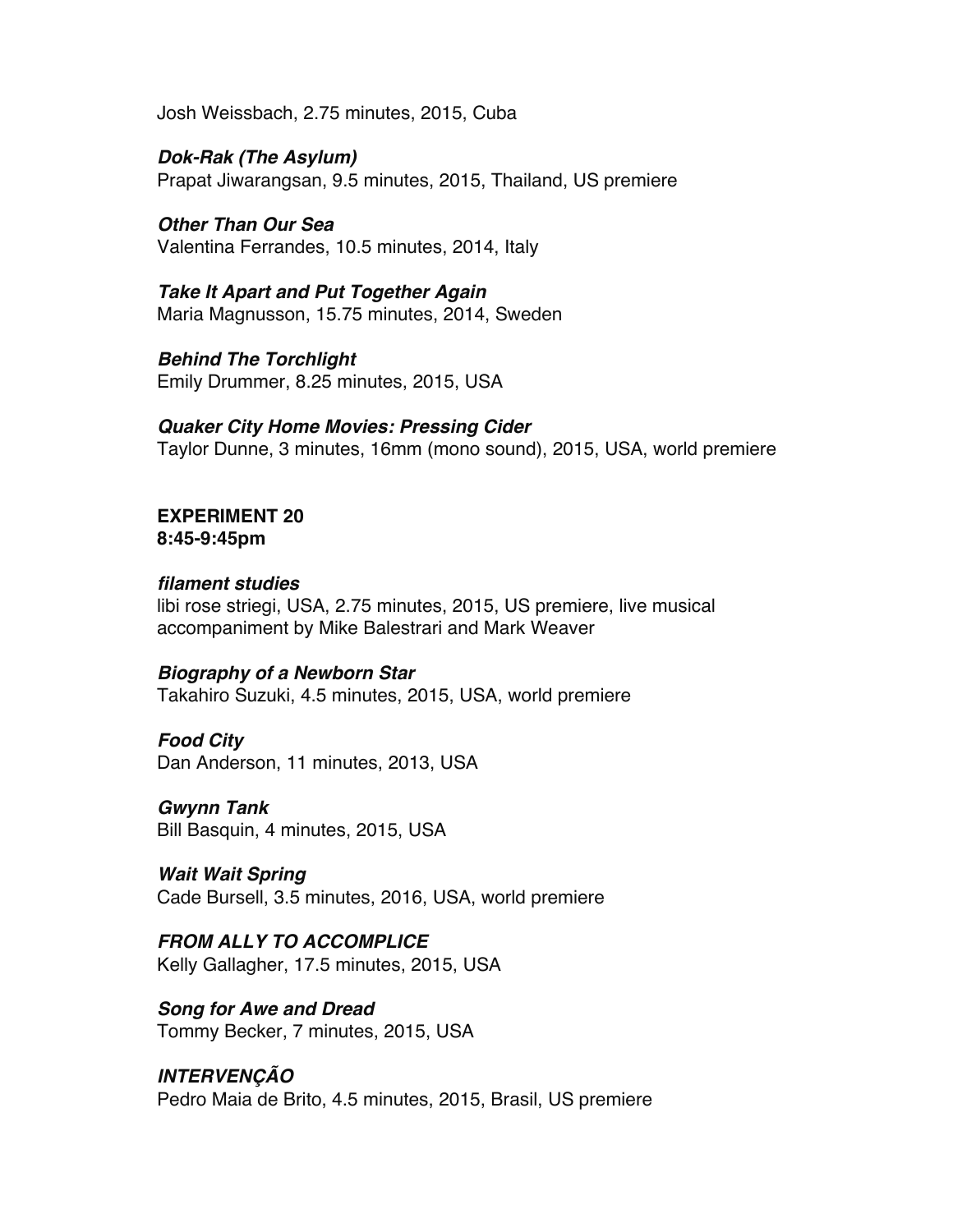**Sunday, April 10 Guild Cinema EXPERIMENT 21 Noon-1:45pm**

# *I Love You Jet Li*

Stacy Hardy/Jaco Bouwer, 12.5 minutes, 2005, South Africa

# *Git Along, Little Dogies*

Kate Lain, 9 minutes, 2010, USA

# *Break*

Kate Lain, 5 minutes, 2015, USA

# **Special presentation:** *I Think You Should Come to America***:**

**Geographical and Historical Zones of Memory** (Kamila Kuc – artist in residence)

This presentation includes the screening of Kuc's most recent film *Batum* (Super8 transferred to HD, 2016, UK, 12mins), two found footage films from the Basement Film archive (*Poland: A New Nightmare*, 16mm, 15mins; *Hopi Nation Film*, 16mm, 8mins) which form an important part of Kamila's residency film, *I Think You Should Come to America* (16mm and Super8, transferred to HD, 2016-17, USA/UK/Poland, work in progress, 5mins), which will be screened as the last piece. This program is supported by the British Council/Arts Council of England Artists' International Development Fund scheme,' The New Mexico Humanities Council, New Mexico Arts and The Albuquerque Community Foundation's FUNd program.

#### **EXPERIMENT 22 2:15-3:15pm**

# *Election Year*

Salise Hughes, 3.25 minutes, 2015, USA

# *Two Ways Down*

Laura Heit, 3.5 minutes, 2015, USA

# *Civil Projections*

Avida Jackson, 3.5 minutes, 16mm (dual projection), 2015, USA, world premiere